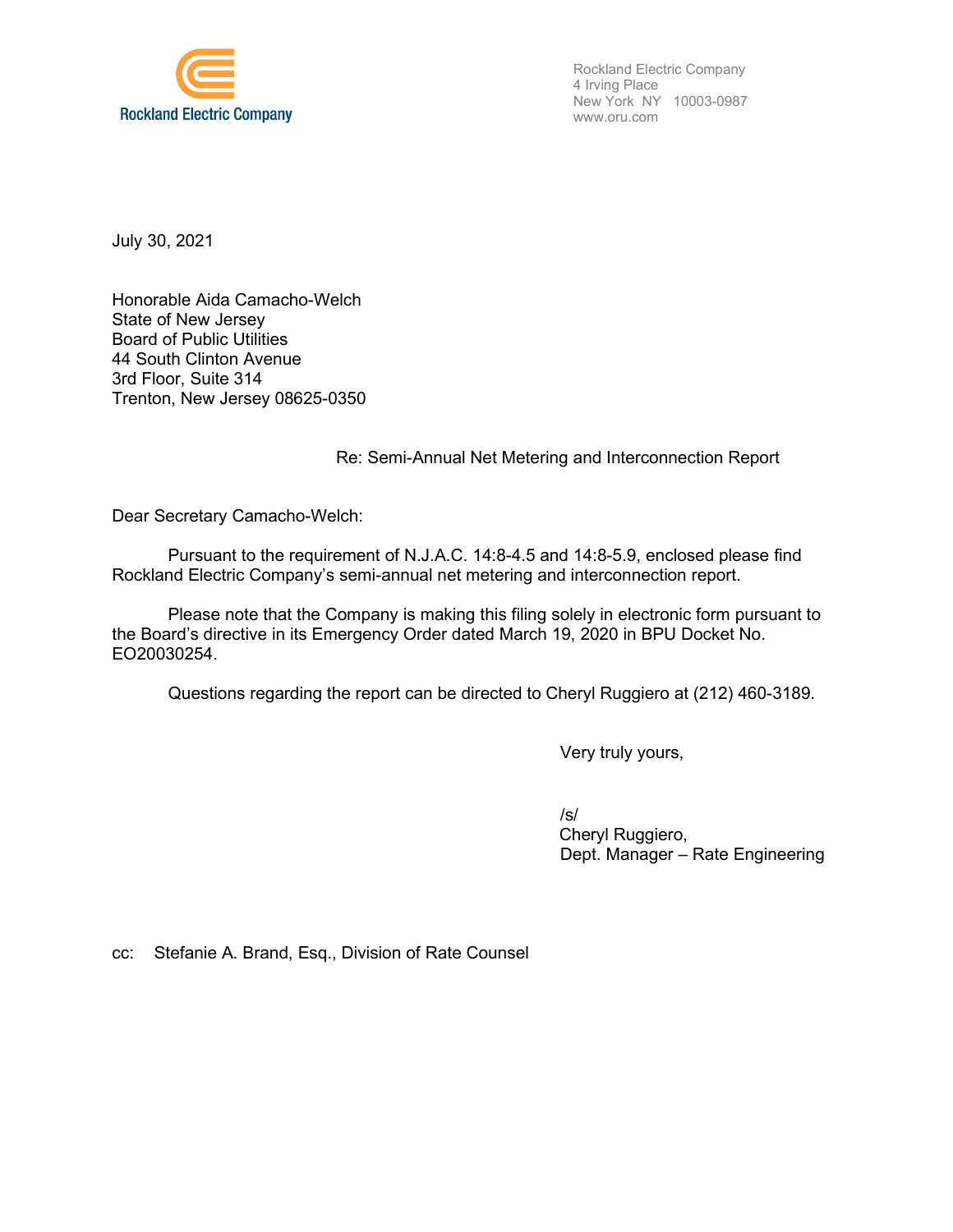## **Semi-Annual Net Metering and Interconnection Report**

**August 2021**

**Rockland Electric Company**